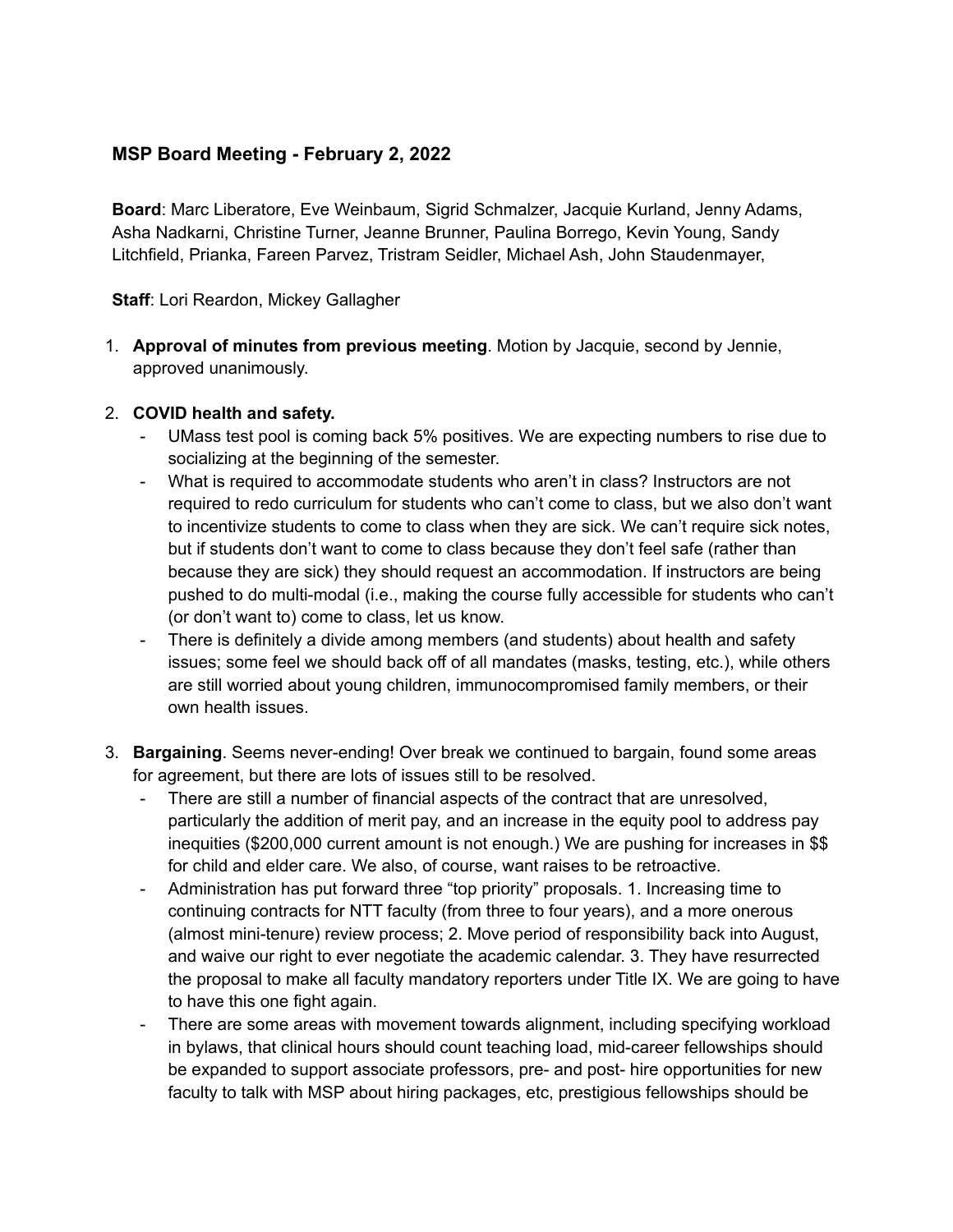topped off if they don't cover full salary, and fixing the parking advisory committee, which is very administrator heavy right now.

- There are still a lot of questions about UWW and online teaching/learning. We are waiting for FLIC (Flexible Learning and Instruction Committee) report.
- Upcoming dates for bargaining are being arranged, right now their schedule showed not being able to meet until April, so they are going back to the drawing board.
- Staff unions are getting very close to settling. People just want their raises.
- 4. **The transition to a new Provost** is going to be a significant change for us.
- 5. **Move to change AFR/ALR**. This is not an agreement coming from the bargaining table. Instead, the Provost formed a committee to look at this issue. Marc was on the committee, which was chaired by Michelle Budig.
	- The committee members were divided about the best approach; these different approaches can be summarized by "burn it down" and have a simpler solution vs. expanding the process "more, more, more". The faculty/librarian survey about the AFR/ALR had a huge response. Basically nobody likes the AFR/ALR. People do so many different things, it's really hard to fit things into the current categories. Faculty do see a connection between the energy they spend on the AFR and merit, but since we haven't received merit in years, making the difficult process more frustrating.
	- It seems that the ALR could be fixed by some relatively easy to implement revisions. Our view is that this must be bargained, and we would like to see the process made much simpler, such as a 1-2 page summary of the year, plus an updated CV.

## 6. **Concerns about Moodle and Blackboard, including "Preview Week"**.

- For UWW courses, a week before classes starts students have access to their Blackboard course websites. For University courses, Moodle it has been made available the day before classes start. Now the idea is that University course websites will also be available a week before. Many faculty are not aware that their courses are being automatically opened, giving students a look at the sausage being made.
- -
- Athletics academic advisors have been granted access to Moodle without any contact with instructors. They can see grades, and what the instructor has given in the way of feedback in addition to the syllabus. As of next year, faculty can opt in or out of granting access to these observers.
- 7. **Computer replacement fund**. This year many people were denied computer replacement funds with vague messages. Approximately 200 requests were granted, with many denied. Colleges are now depending on Chancellor funds in order to replace computers, rather than the MSP/Chancellor funds being seen as supplemental. People need to have functional equipment to do their jobs, but administration and departments are fighting over who should be paying for computer upgrades. One problem we are aware of is what happens if your computer dies mid-way through the replacement term.